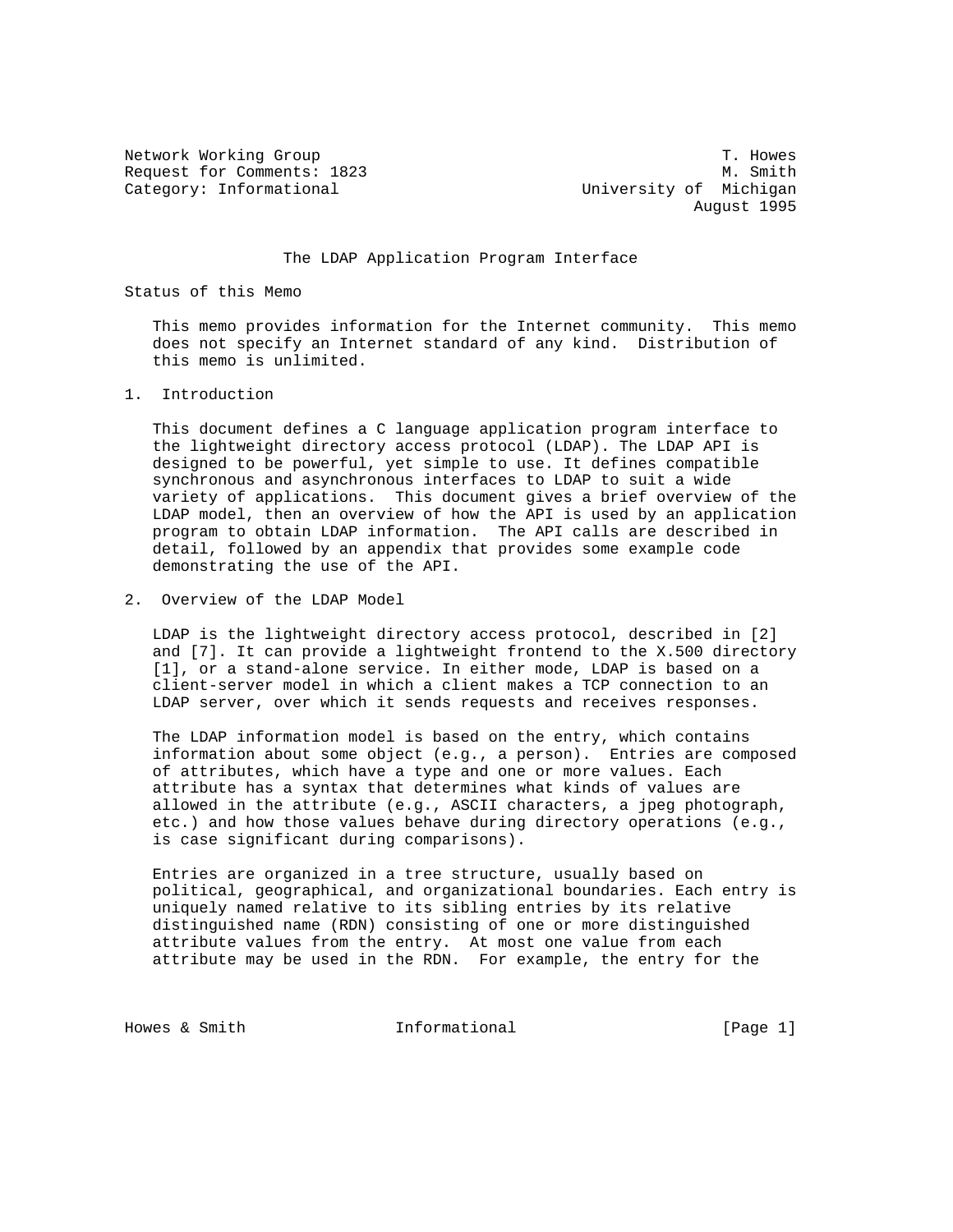person Babs Jensen might be named with the "Barbara Jensen" value from the commonName attribute. A globally unique name for an entry, called a distinguished name or DN, is constructed by concatenating the sequence of RDNs from the root of the tree down to the entry. For example, if Babs worked for the University of Michigan, the DN of her U-M entry might be "cn=Barbara Jensen, o=University of Michigan, c=US". The DN format used by LDAP is defined in [4].

 Operations are provided to authenticate, search for and retrieve information, modify information, and add and delete entries from the tree. The next sections give an overview of how the API is used and detailed descriptions of the LDAP API calls that implement all of these functions.

3. Overview of LDAP API Use

An application generally uses the LDAP API in four simple steps.

- o Open a connection to an LDAP server. The ldap\_open() call returns a handle to the connection, allowing multiple connections to be open at once.
- o Authenticate to the LDAP server and/or the X.500 DSA. The ldap\_bind() call and friends support a variety of authentication methods.
- o Perform some LDAP operations and obtain some results. ldap\_search() and friends return results which can be parsed by ldap\_result2error(), ldap\_first\_entry(), ldap\_next\_entry(), etc.
- o Close the connection. The ldap\_unbind() call closes the connection.

 Operations can be performed either synchronously or asynchronously. Synchronous calls end in \_s. For example, a synchronous search can be completed by calling ldap\_search\_s(). An asynchronous search can be initiated by calling ldap\_search(). All synchronous routines return an indication of the outcome of the operation (e.g, the constant LDAP\_SUCCESS or some other error code). The asynchronous routines return the message id of the operation initiated. This id can be used in subsequent calls to ldap\_result() to obtain the result(s) of the operation. An asynchronous operation can be abandoned by calling ldap\_abandon().

Howes & Smith  $Informational$  [Page 2]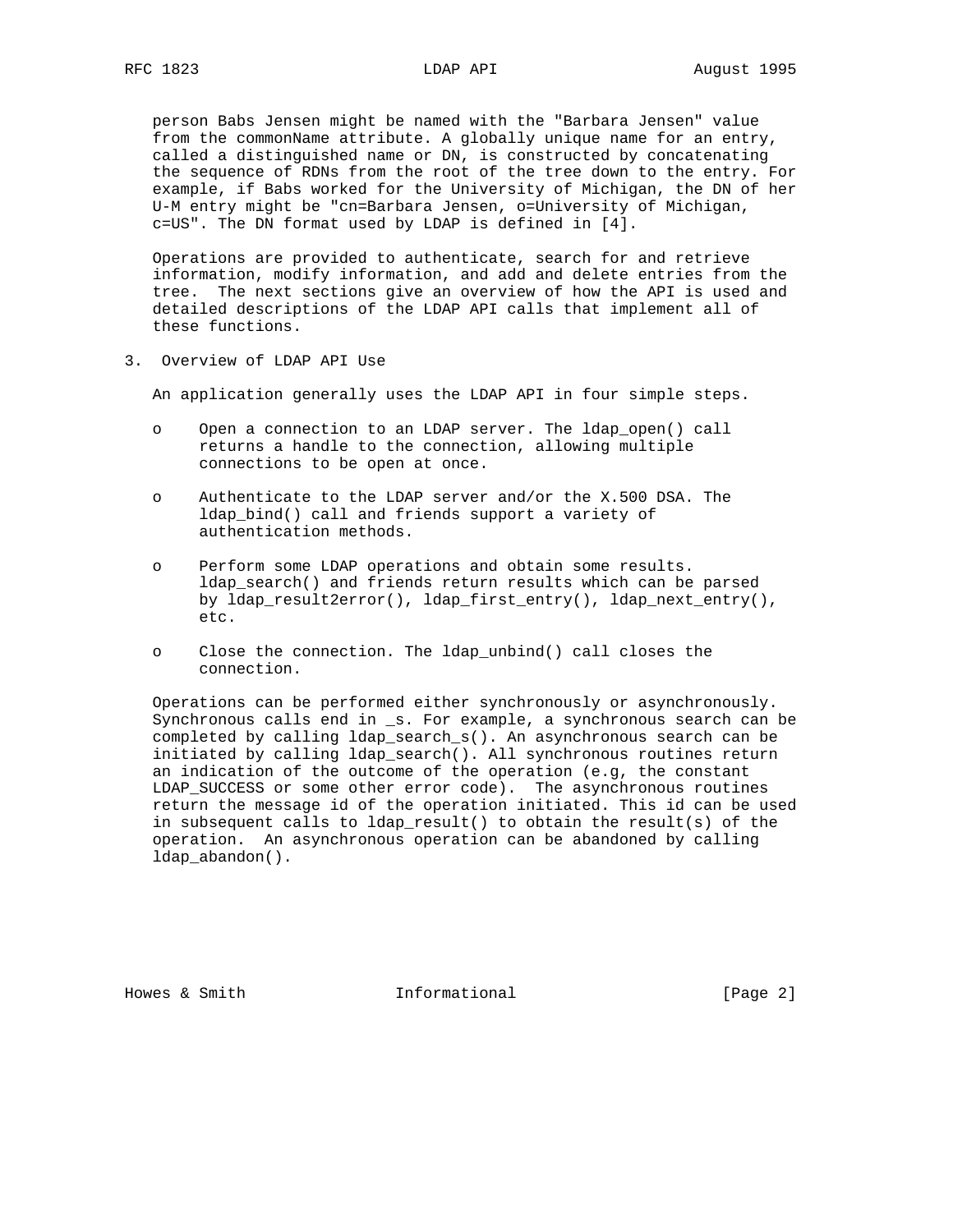Results and errors are returned in an opaque structure called LDAPMessage. Routines are provided to parse this structure, step through entries and attributes returned, etc. Routines are also provided to interpret errors. The next sections describe these routines in more detail.

4. Calls for performing LDAP operations

 This section describes each LDAP operation API call in detail. All calls take a "connection handle", a pointer to an LDAP structure containing per-connection information. Many routines return results in an LDAPMessage structure. These structures and others are described as needed below.

4.1. Opening a connection

ldap\_open() opens a connection to the LDAP server.

 typedef struct ldap { /\* ... opaque parameters ... \*/ int  $ld$ \_deref; int 1d\_timelimit; int 1d\_sizelimit; int  $ld$ \_errno; char \*ld\_matched; char \*ld\_error; /\* ... opaque parameters ... \*/ } LDAP;

Parameters are:

- hostname Contains a space-separated list of hostnames or dotted strings representing the IP address of hosts running an LDAP server to connect to. The hosts are tried in the order listed, stopping with the first one to which a successful connection is made;
- portno contains the TCP port number to which to connect. The default LDAP port can be obtained by supplying the constant LDAP\_PORT.

 ldap\_open() returns a "connection handle", a pointer to an LDAP structure that should be passed to subsequent calls pertaining to the connection. It returns NULL if the connection cannot be opened. One of the ldap\_bind calls described below must be completed before other operations can be performed on the connection.

Howes & Smith  $I_n$  Informational informational [Page 3]

LDAP \*ldap\_open( char \*hostname, int portno );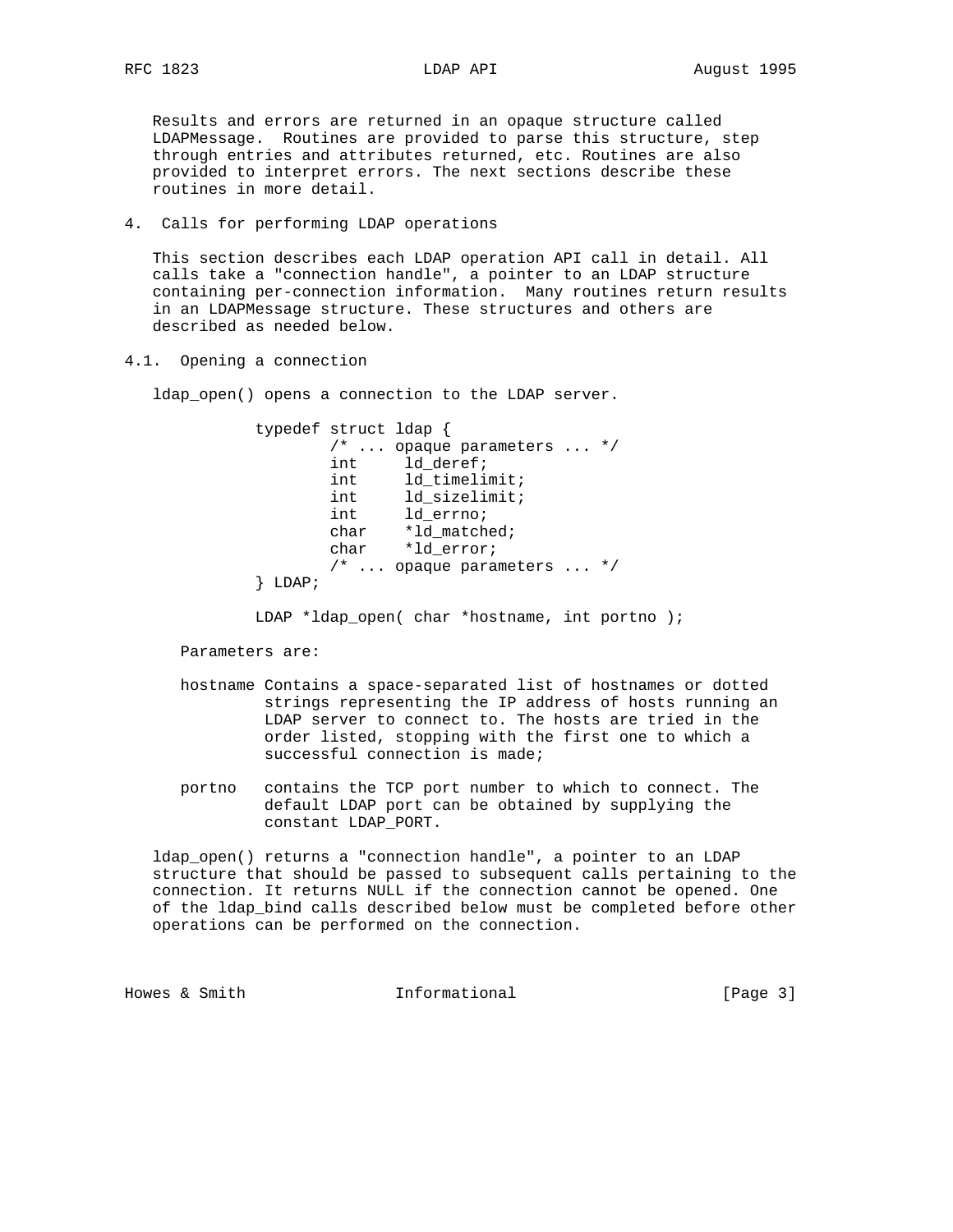The calling program should assume nothing about the order of the fields in the LDAP structure. There may be other fields in the structure for internal library use. The fields shown above are described as needed in the description of other calls below.

## 4.2. Authenticating to the directory

ldap\_bind() and friends are used to authenticate to the directory.

 int ldap\_bind( LDAP \*ld, char \*dn, char \*cred, int method ); int ldap\_bind\_s( LDAP \*ld, char \*dn, char \*cred, int method ); int ldap\_simple\_bind( LDAP \*ld, char \*dn, char \*passwd ); int ldap simple bind  $s($  LDAP \*ld, char \*dn, char \*passwd ); int ldap\_kerberos\_bind( LDAP \*ld, char \*dn ); int ldap\_kerberos\_bind\_s( LDAP \*ld, char \*dn );

### Parameters are:

- ld The connection handle;
- dn The name of the entry to bind as;
- cred The credentials with which to authenticate;
- method One of LDAP\_AUTH\_SIMPLE, LDAP\_AUTH\_KRBV41, or LDAP\_AUTH\_KRBV42, indicating the authentication method to use;
- passwd For ldap\_simple\_bind(), the password to compare to the entry's userPassword attribute;

 There are three types of bind calls, providing simple authentication, kerberos authentication, and general routines to do either one. In the case of Kerberos version 4 authentication using the general ldap\_bind() routines, the credentials are ignored, as the routines assume a valid ticket granting ticket already exists which can be used to retrieve the appropriate service tickets.

 Synchronous versions of the routines have names that end in \_s. These routines return the result of the bind operation, either the constant LDAP\_SUCCESS if the operation was successful, or another LDAP error code if it was not. See the section below on error handling for more information about possible errors and how to interpret them.

Howes & Smith  $Informational$  [Page 4]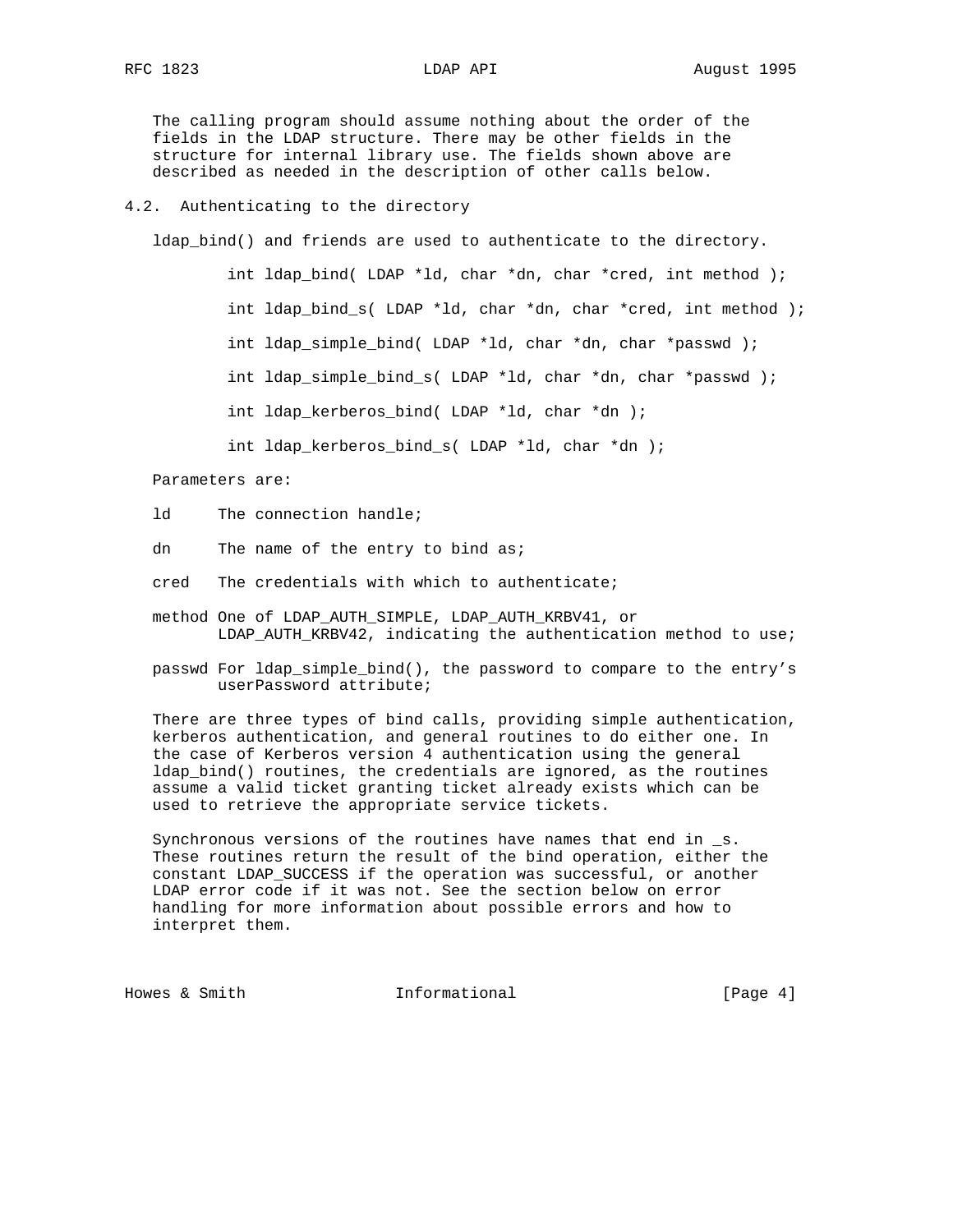Asynchronous versions of these routines return the message id of the bind operation initiated. A subsequent call to ldap\_result(), described below, can be used to obtain the result of the bind. In case of error, these routines will return -1, setting the ld\_errno field in the LDAP structure appropriately.

 Note that no other operations over the connection should be attempted before a bind call has successfully completed. Subsequent bind calls can be used to re-authenticate over the same connection.

4.3. Closing the connection

 ldap\_unbind() is used to unbind from the directory and close the connection.

int ldap\_unbind( LDAP \*ld );

Parameters are:

ld The connection handle.

 ldap\_unbind() works synchronously, unbinding from the directory, closing the connection, and freeing up the ld structure before returning. ldap\_unbind() returns LDAP\_SUCCESS (or another LDAP error code if the request cannot be sent to the LDAP server). After a call to ldap\_unbind(), the ld connection handle is invalid.

## 4.4. Searching

 ldap\_search() and friends are used to search the LDAP directory, returning a requested set of attributes for each entry matched. There are three variations.

|               | struct timeval     |           |        |
|---------------|--------------------|-----------|--------|
|               | long               | tv sec;   |        |
|               | long               | tv usec;  |        |
| ł;            |                    |           |        |
|               | int ldap_search(   |           |        |
|               | LDAP               | *ld.      |        |
|               | char               | *base,    |        |
|               | int                | scope,    |        |
|               | char               | *filter,  |        |
|               | char               | *attrs[], |        |
|               | int                | attrsonly |        |
| $\rightarrow$ |                    |           |        |
|               | int ldap_search_s( |           |        |
|               | LDAP               |           | *ld,   |
|               | char               |           | *base, |

Howes & Smith  $Informational$  [Page 5]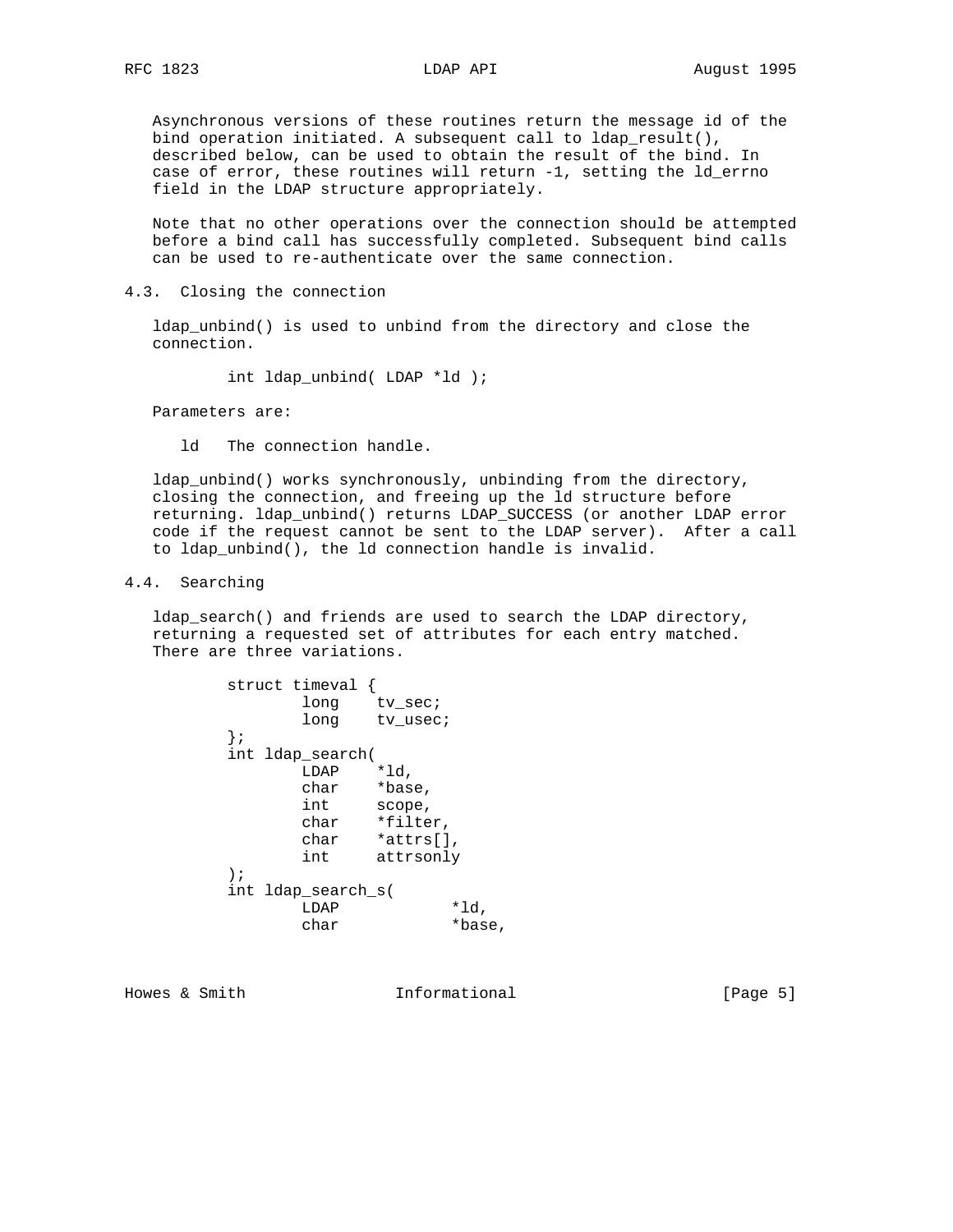|    | int<br>char<br>char<br>int<br>LDAPMessage | scope,<br>*filter,<br>$*atters[]$ ,<br>attrsonly,<br>**res |
|----|-------------------------------------------|------------------------------------------------------------|
| ); |                                           |                                                            |
|    | int ldap_search_st(                       |                                                            |
|    | LDAP                                      | *ld,                                                       |
|    | char                                      | *base,                                                     |
|    | int                                       | scope,                                                     |
|    | char                                      | *filter,                                                   |
|    | char                                      | $*attrs[]$ ,                                               |
|    | int                                       | attrsonly,                                                 |
|    | struct timeval                            | *timeout,                                                  |
|    | LDAPMessage                               | **res                                                      |
| i  |                                           |                                                            |
|    |                                           |                                                            |

Parameters are:

ld The connection handle;

base The dn of the entry at which to start the search;

- scope One of LDAP\_SCOPE\_BASE, LDAP\_SCOPE\_ONELEVEL, or LDAP\_SCOPE\_SUBTREE, indicating the scope of the search;
- filter A character string as described in RFC 1558 [3], representing the search filter;
- attrs A NULL-terminated array of strings indicating which attributes to return for each matching entry. Passing NULL for this parameter causes all available attributes to be retrieved;
- attrsonly A boolean value that should be zero if both attribute types and values are to be returned, non-zero if only types are wanted;
- timeout For the ldap\_search\_st() call, this specifies the local search timeout value;
- res For the synchronous calls, this is a result parameter which will contain the results of the search upon completion of the call.

 There are three fields in the ld connection handle which control how the search is performed. They are:

Howes & Smith  $Informational$  [Page 6]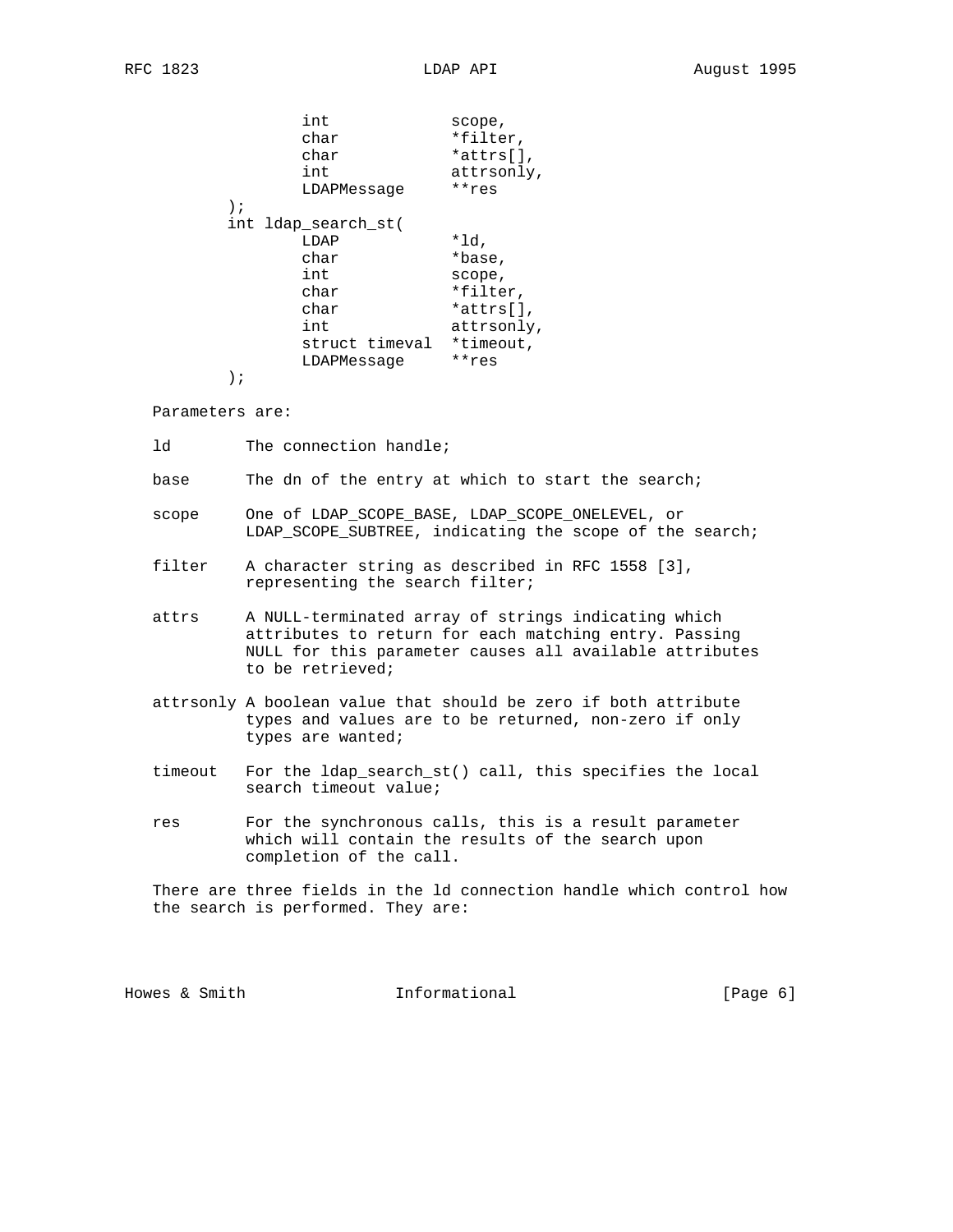- ld\_sizelimit A limit on the number of entries to return from the search. A value of zero means no limit;
- ld\_timelimit A limit on the number of seconds to spend on the search. A value of zero means no limit;
- ld\_deref One of LDAP\_DEREF\_NEVER, LDAP\_DEREF\_SEARCHING, LDAP\_DEREF\_FINDING, or LDAP\_DEREF\_ALWAYS, specifying how aliases should be handled during the search. The LDAP DEREF SEARCHING value means aliases should be dereferenced during the search but not when locating the base object of the search. The LDAP\_DEREF\_FINDING value means aliases should be dereferenced when locating the base object but not during the search.

 An asynchronous search is initiated by calling ldap\_search(). It returns the message id of the initiated search. The results of the search can be obtained by a subsequent call to ldap\_result(). The results can be parsed by the result parsing routines described in detail later. In case of error, -1 is returned and the ld\_errno field in the LDAP structure is set appropriately.

 A synchronous search is performed by calling ldap\_search\_s() or ldap\_search\_st(). The routines are identical, except that ldap\_search\_st() takes an additional parameter specifying a timeout for the search. Both routines return an indication of the result of the search, either LDAP\_SUCCESS or some error indication (see Error Handling below). The entries returned from the search (if any) are contained in the res parameter. This parameter is opaque to the caller. Entries, attributes, values, etc., should be extracted by calling the parsing routines described below. The results contained in res should be freed when no longer in use by calling ldap\_msgfree(), described later.

## 4.5. Reading an entry

 LDAP does not support a read operation directly. Instead, this operation is emulated by a search with base set to the DN of the entry to read, scope set to LDAP\_SCOPE\_BASE, and filter set to "(objectclass=\*)". attrs contains the list of attributes to return.

4.6. Listing the children of an entry

 LDAP does not support a list operation directly. Instead, this operation is emulated by a search with base set to the DN of the entry to list, scope set to LDAP\_SCOPE\_ONELEVEL, and filter set to "(objectclass=\*)". attrs contains the list of attributes to return for each child entry.

Howes & Smith  $Informational$  [Page 7]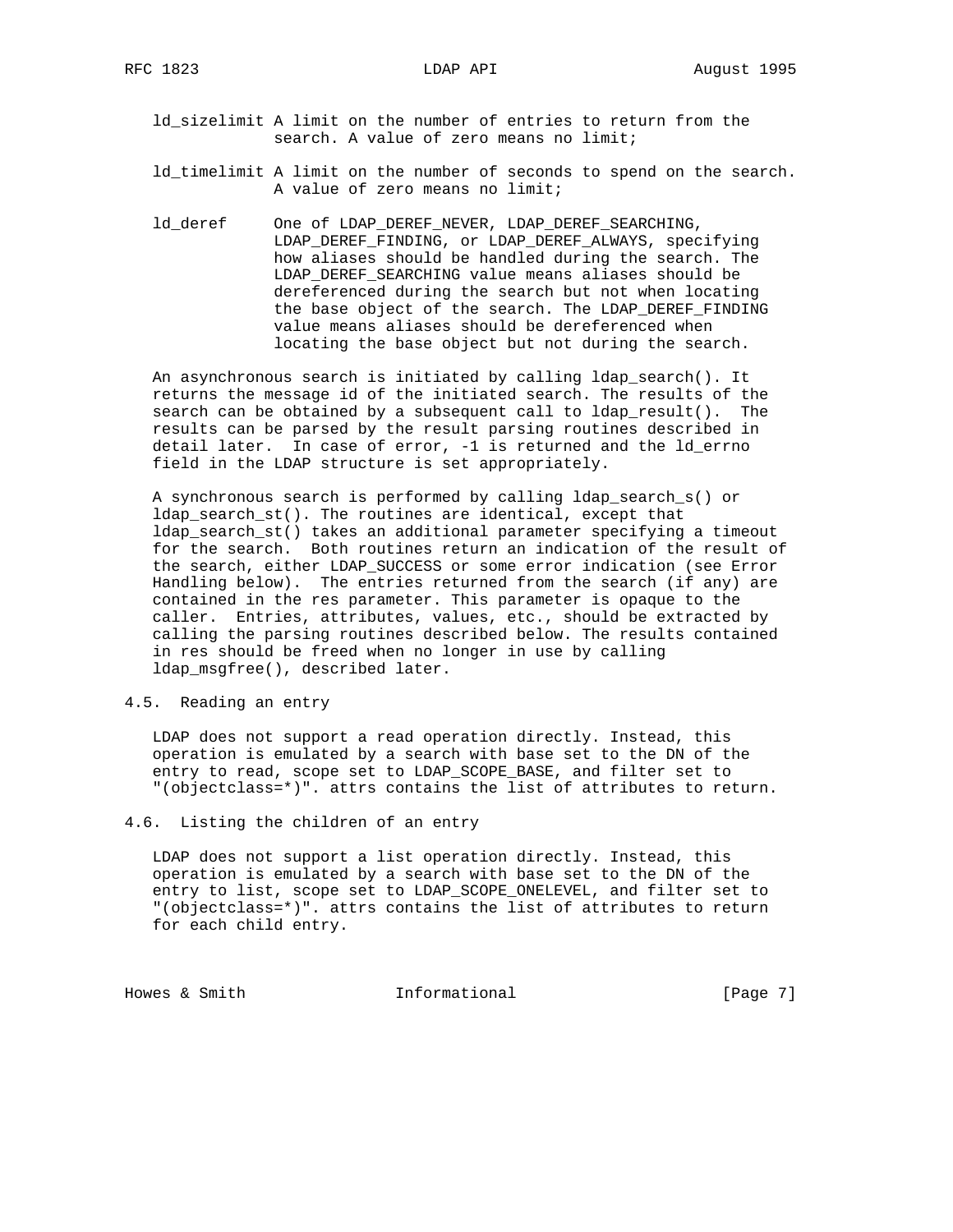## 4.7. Modifying an entry

 The ldap\_modify() and ldap\_modify\_s() routines are used to modify an existing LDAP entry.

 typedef struct ldapmod { int mod\_op; char \*mod\_type; union { char \*\*modv strvals; struct berval \*\*modv\_bvals; } mod\_vals; } LDAPMod; #define mod\_values mod\_vals.modv\_strvals #define mod\_bvalues mod\_vals.modv\_bvals int ldap\_modify( LDAP \*ld, char \*dn, LDAPMod \*mods[] ); int ldap\_modify\_s( LDAP \*ld, char \*dn, LDAPMod \*mods[] );

Parameters are:

ld The connection handle;

dn The name of the entry to modify;

- mods A NULL-terminated array of modifications to make to the entry.
- The fields in the LDAPMod structure have the following meanings:
- mod\_op The modification operation to perform. It should be one of LDAP\_MOD\_ADD, LDAP\_MOD\_DELETE, or LDAP\_MOD\_REPLACE. This field also indicates the type of values included in the mod\_vals union. It is ORed with LDAP\_MOD\_BVALUES to select the mod\_bvalues form. Otherwise, the mod\_values form is used;

mod\_type The type of the attribute to modify;

 mod\_vals The values (if any) to add, delete, or replace. Only one of the mod\_values or mod\_bvalues variants should be used, selected by ORing the mod\_op field with the constant LDAP\_MOD\_BVALUES. mod\_values is a NULL-terminated array of zero-terminated strings and mod\_bvalues is a NULL-terminated array of berval structures that can be used to pass binary values such as images.

Howes & Smith  $Informational$  [Page 8]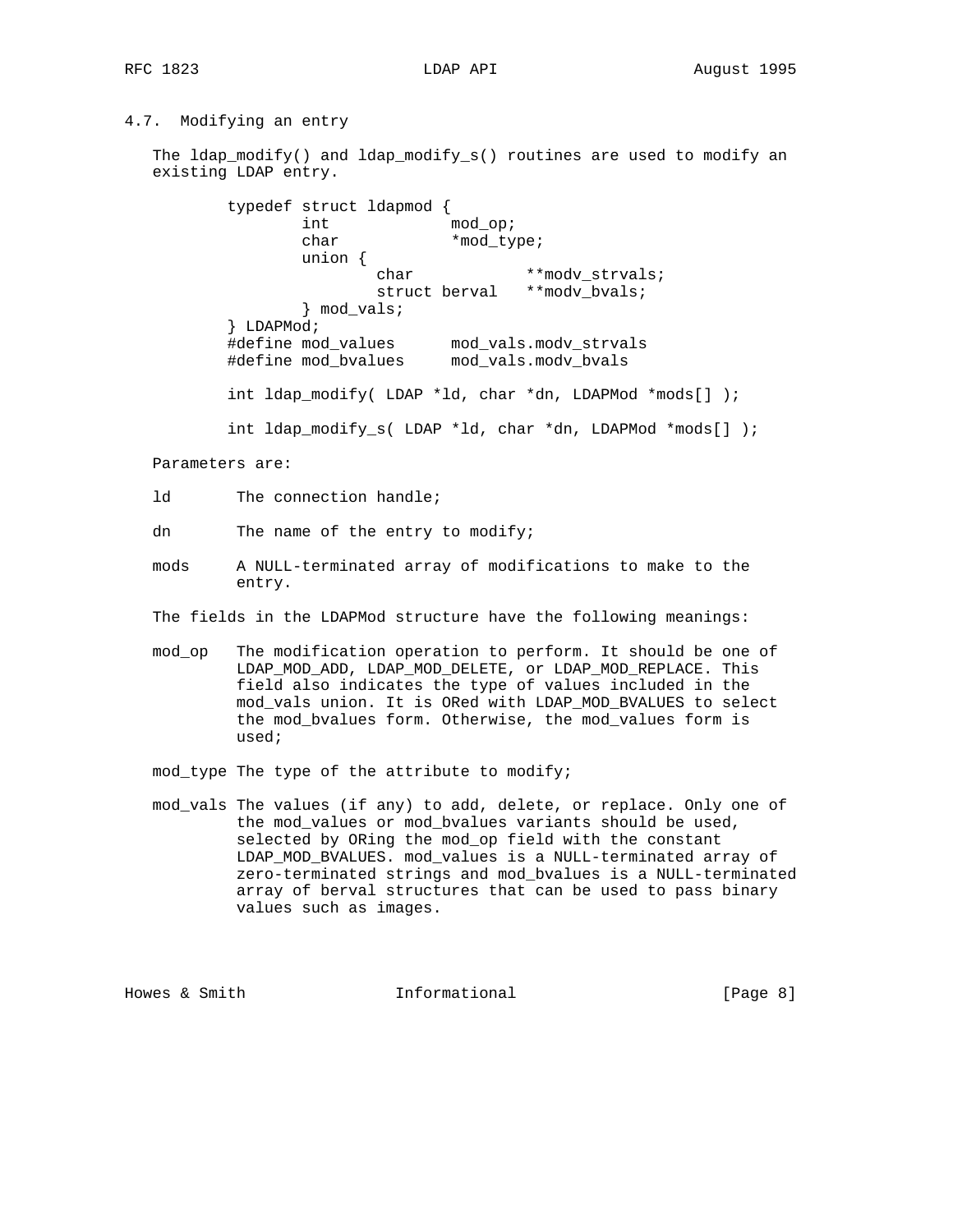For LDAP\_MOD\_ADD modifications, the given values are added to the entry, creating the attribute if necessary. For LDAP\_MOD\_DELETE modifications, the given values are deleted from the entry, removing the attribute if no values remain. If the entire attribute is to be deleted, the mod\_vals field should be set to NULL. For LDAP\_MOD\_REPLACE modifications, the attribute will have the listed values after the modification, having been created if necessary. All modifications are performed in the order in which they are listed.

 ldap\_modify\_s() returns the LDAP error code resulting from the modify operation. This code can be interpreted by ldap\_perror() and friends.

 ldap\_modify() returns the message id of the request it initiates, or -1 on error. The result of the operation can be obtained by calling ldap\_result().

4.8. Modifying the RDN of an entry

 The ldap\_modrdn() and ldap\_modrdn\_s() routines are used to change the name of an LDAP entry.

> int ldap\_modrdn( LDAP \*ld,<br>char \*dn,  $char$  char \*newrdn, int deleteoldrdn ); int ldap\_modrdn\_s( LDAP \*ld, char \*dn, char \*newrdn, int deleteoldrdn );

Parameters are:

ld The connection handle;

dn The name of the entry whose RDN is to be changed;

newrdn The new RDN to give the entry;

 deleteoldrdn A boolean value, if non-zero indicating that the old RDN value(s) should be removed, if zero indicating that the old RDN value(s) should be retained as non distinguished values of the entry.

Howes & Smith  $I$ nformational (Page 9)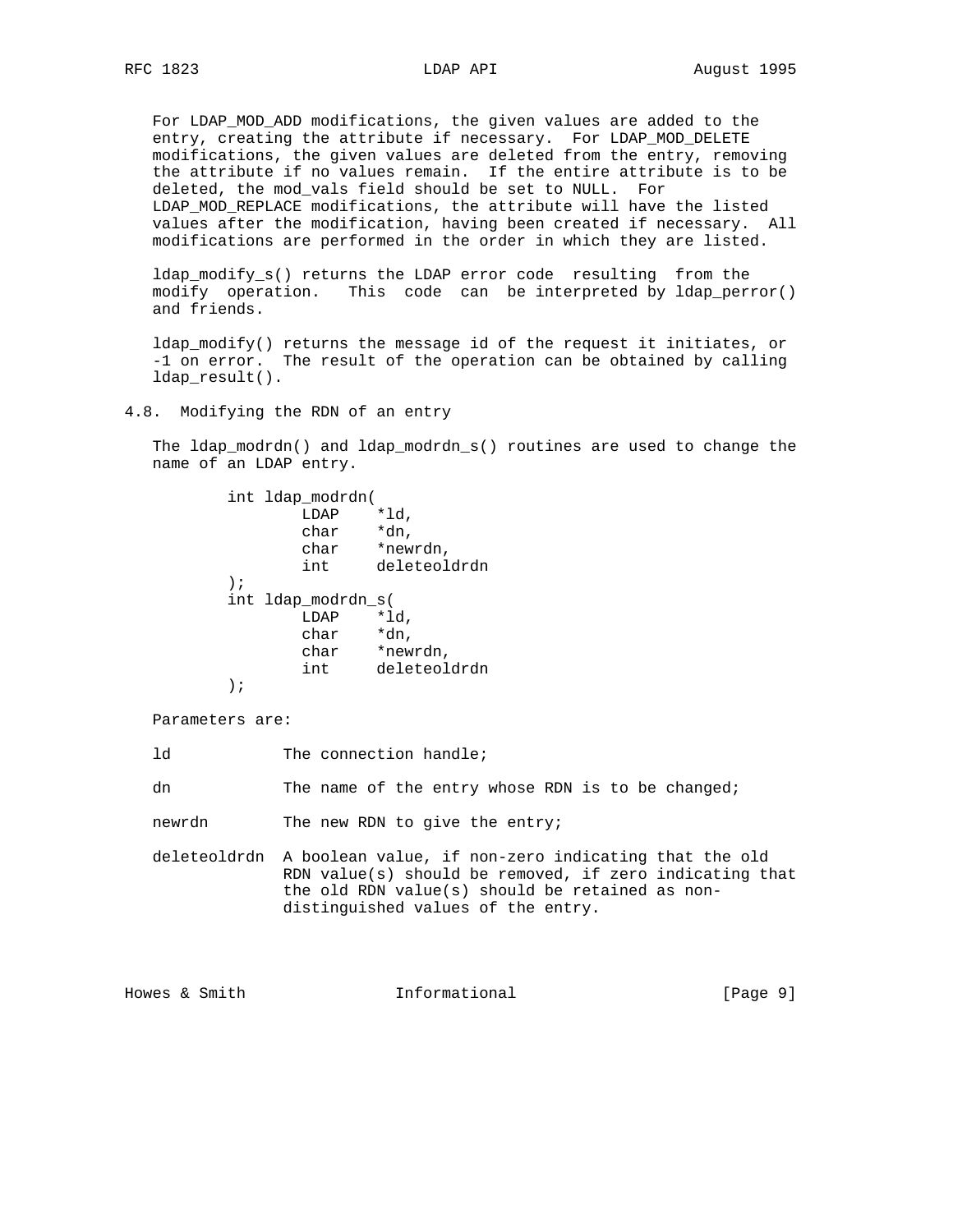The ldap\_modrdn\_s() routine is synchronous, returning the LDAP error code indicating the outcome of the operation.

 The ldap\_modrdn() routine is asynchronous, returning the message id of the operation it initiates, or -1 in case of trouble. The result of the operation can be obtained by calling ldap\_result().

### 4.9. Adding an entry

 ldap\_add() and ldap\_add\_s() are used to add entries to the LDAP directory.

int ldap\_add( LDAP \*ld, char \*dn, LDAPMod \*attrs[] );

int ldap\_add\_s( LDAP \*ld, char \*dn, LDAPMod \*attrs[] );

Parameters are:

ld The connection handle;

- dn The name of the entry to add;
- attrs The entry's attributes, specified using the LDAPMod structure defined for ldap\_modify(). The mod\_type and mod\_vals fields should be filled in. The mod\_op field is ignored unless ORed with the constant LDAP\_MOD\_BVALUES, used to select the mod\_bvalues case of the mod\_vals union.

Note that the parent of the entry must already exist.

 ldap\_add\_s() is synchronous, returning the LDAP error code indicating the outcome of the operation.

 ldap\_add() is asynchronous, returning the message id of the operation it initiates, or -1 in case of trouble. The result of the operation can be obtained by calling ldap\_result().

4.10. Deleting an entry

 ldap\_delete() and ldap\_delete\_s() are used to delete entries from the LDAP directory.

int ldap\_delete( LDAP \*ld, char \*dn );

int ldap\_delete\_s( LDAP \*ld, char \*dn );

Howes & Smith  $Informational$  [Page 10]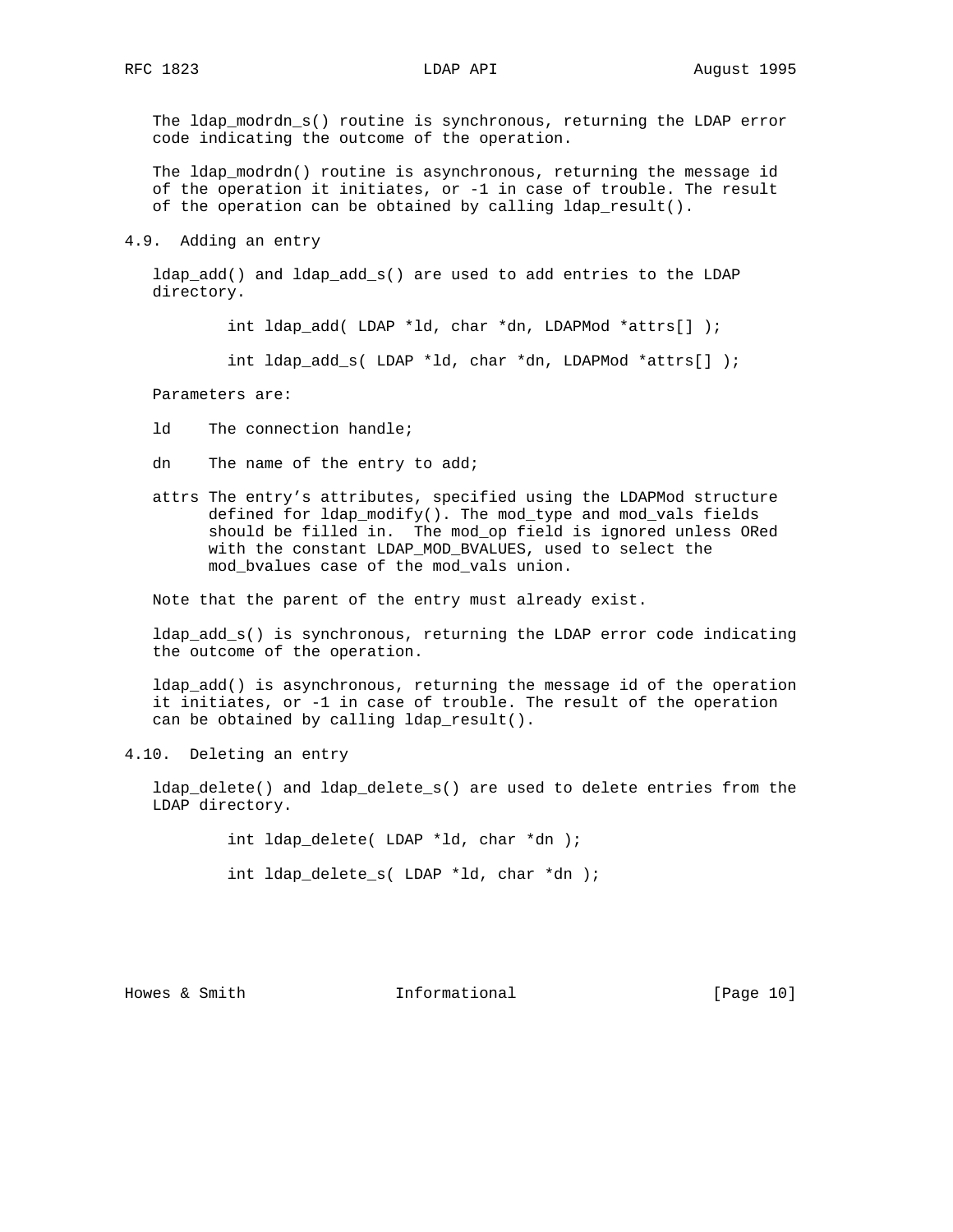Parameters are:

ld The connection handle;

dn The name of the entry to delete.

 Note that the entry to delete must be a leaf entry (i.e., it must have no children). Deletion of entire subtrees is not supported by LDAP.

 ldap\_delete\_s() is synchronous, returning the LDAP error code indicating the outcome of the operation.

 ldap\_delete() is asynchronous, returning the message id of the operation it initiates, or -1 in case of trouble. The result of the operation can be obtained by calling ldap\_result().

5. Calls for abandoning an operation

ldap\_abandon() is used to abandon an operation in progress.

int ldap\_abandon( LDAP \*ld, int msgid );

 ldap\_abandon() abandons the operation with message id msgid. It returns zero if the abandon was successful, -1 otherwise. After a successful call to ldap\_abandon(), results with the given message id are never returned from a call to ldap\_result().

6. Calls for obtaining results

 ldap\_result() is used to obtain the result of a previous asynchronously initiated operation. ldap\_msgfree() frees the results obtained from a previous call to ldap\_result(), or a synchronous search routine.

|    | int ldap result(                      |           |
|----|---------------------------------------|-----------|
|    | LDAP                                  | *ld,      |
|    | int                                   | msgid,    |
|    | int                                   | all,      |
|    | struct timeval                        | *timeout, |
|    | LDAPMessage                           | $***res$  |
| ); |                                       |           |
|    | int ldap msqfree( LDAPMessage *res ); |           |

Howes & Smith Tnformational [Page 11]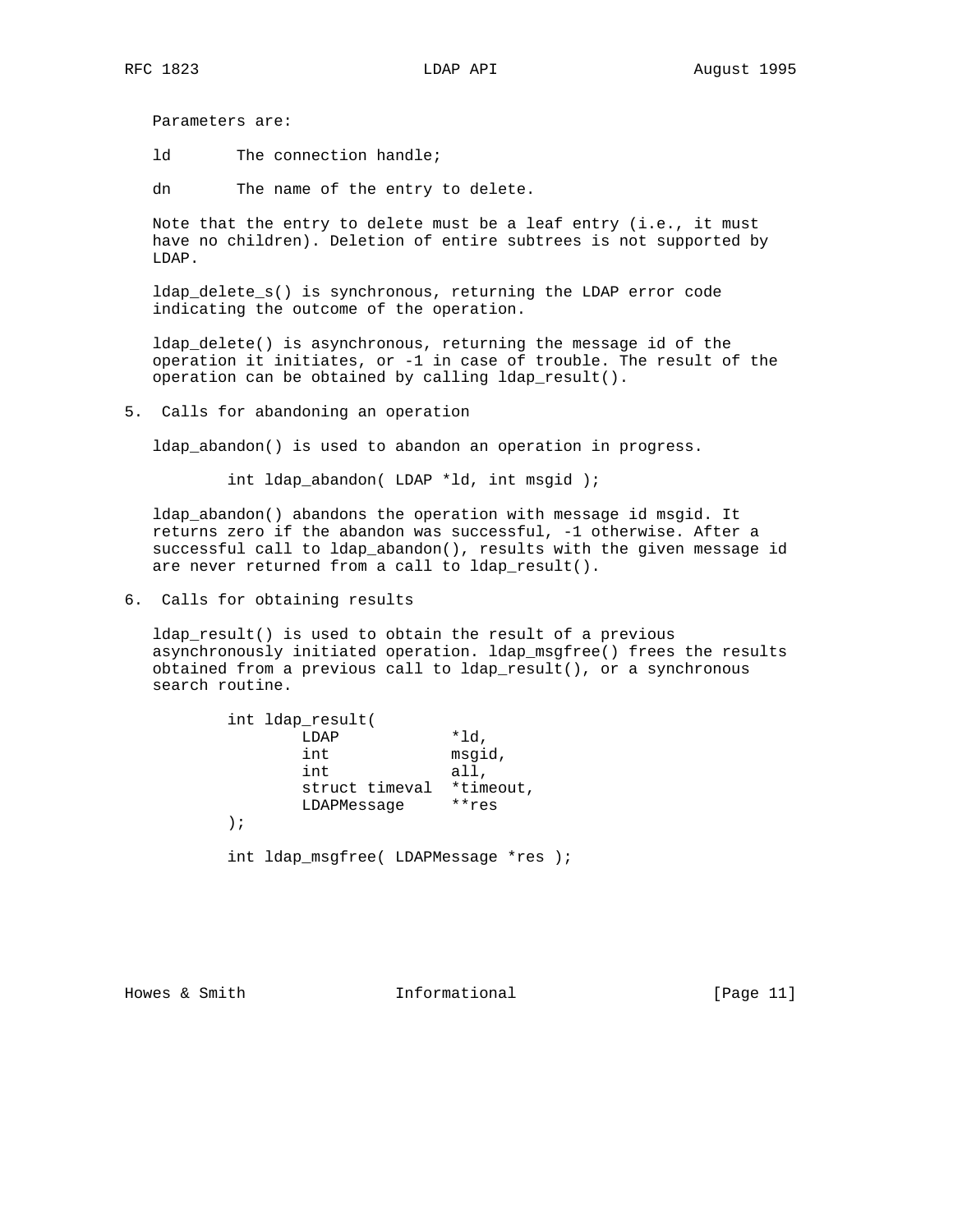Parameters are:

- ld The connection handle;
- msgid The message id of the operation whose results are to be returned, or the constant LDAP\_RES\_ANY if any result is desired;
- all A boolean parameter that only has meaning for search results. If non-zero it indicates that all results of a search should be retrieved before any are returned. If zero, search results (entries) will be returned one at a time as they arrive;
- timeout A timeout specifying how long to wait for results to be returned. A NULL value causes ldap\_result() to block until results are available. A timeout value of zero second specifies a polling behavior;
- res For ldap\_result(), a result parameter that will contain the result(s) of the operation. For ldap\_msgfree(), the result chain to be freed, obtained from a previous call to ldap\_result() or ldap\_search\_s() or ldap\_search\_st().

 Upon successful completion, ldap\_result() returns the type of the result returned in the res parameter. This will be one of the following constants.

> LDAP\_RES\_BIND LDAP\_RES\_SEARCH\_ENTRY LDAP\_RES\_SEARCH\_RESULT LDAP\_RES\_MODIFY LDAP\_RES\_ADD LDAP\_RES\_DELETE LDAP\_RES\_MODRDN LDAP\_RES\_COMPARE

 ldap\_result() returns 0 if the timeout expired and -1 if an error occurs, in which case the ld\_errno field of the ld structure will be set accordingly.

 ldap\_msgfree() frees the result structure pointed to be res and returns the type of the message it freed.

Howes & Smith  $Informational$  [Page 12]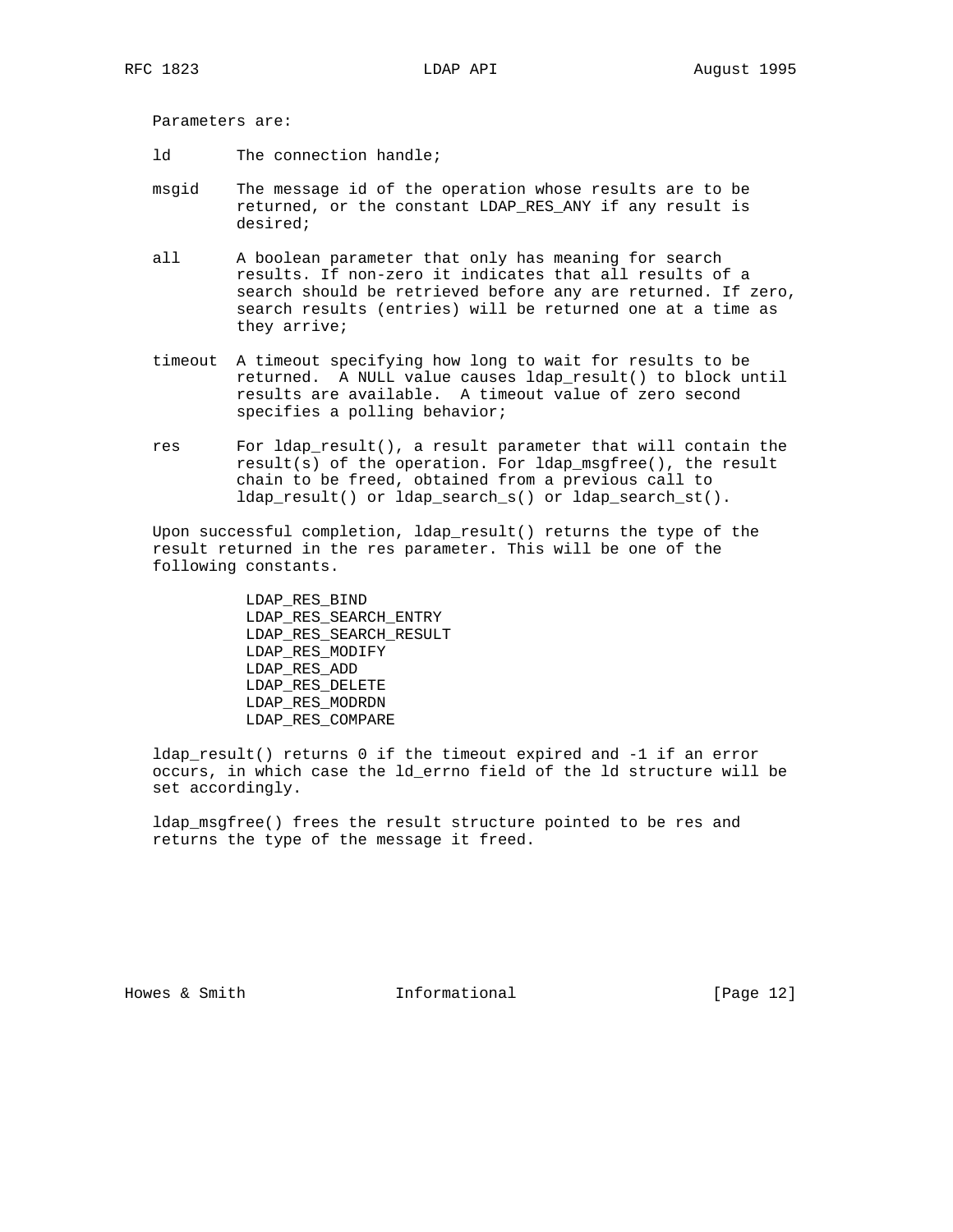## 7. Calls for error handling

 The following calls are used to interpret errors returned by other LDAP API routines.

|         | int ldap result2error(                   |        |  |  |
|---------|------------------------------------------|--------|--|--|
|         | LDAP                                     | *ld.   |  |  |
|         | LDAPMessage                              | *res,  |  |  |
|         | int                                      | freeit |  |  |
| $\cdot$ |                                          |        |  |  |
|         | char *ldap err2string( int err );        |        |  |  |
|         | void ldap perror( LDAP *ld, char *msq ); |        |  |  |

Parameters are:

- ld The connection handle;
- res The result of an LDAP operation as returned by ldap\_result() or one of the synchronous API operation calls;
- freeit A boolean parameter indicating whether the res parameter should be freed (non-zero) or not (zero);
- err An LDAP error code, as returned by ldap\_result2error() or one of the synchronous API operation calls;
- msg A message to be displayed before the LDAP error message.

 ldap\_result2error() is used to convert the LDAP result message obtained from ldap\_result(), or the res parameter returned by one of the synchronous API operation calls, into a numeric LDAP error code. It also parses the ld\_matched and ld\_error portions of the result message and puts them into the connection handle information. All the synchronous operation routines call ldap\_result2error() before returning, ensuring that these fields are set correctly. The relevant fields in the connection structue are:

- ld\_matched In the event of an LDAP\_NO\_SUCH\_OBJECT error return, this parameter contains the extent of the DN matched;
- ld\_error This parameter contains the error message sent in the result by the LDAP server.
- ld\_errno The LDAP error code indicating the outcome of the operation. It is one of the following constants:

Howes & Smith  $Informational$  [Page 13]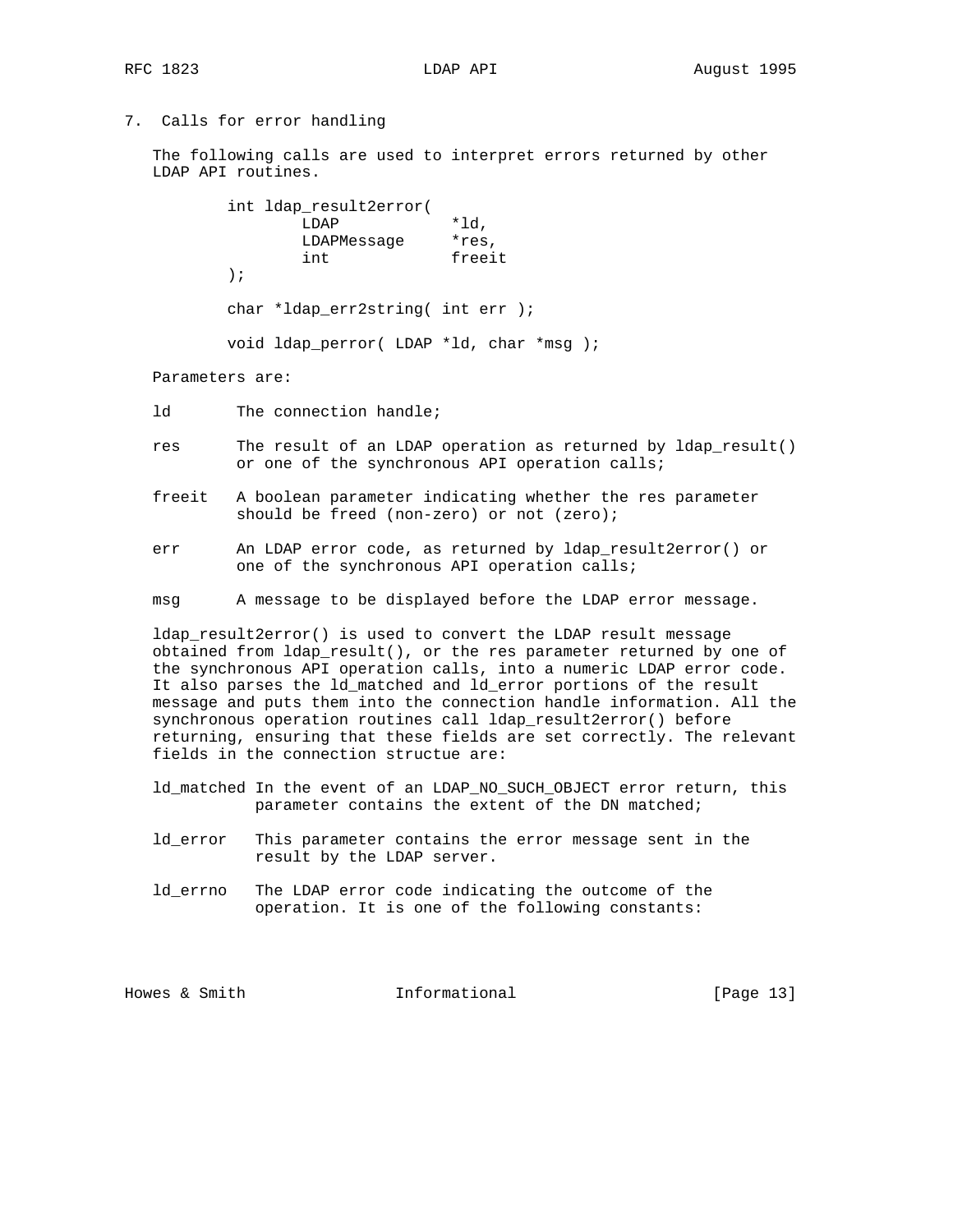LDAP\_SUCCESS LDAP\_OPERATIONS\_ERROR LDAP\_PROTOCOL\_ERROR LDAP\_TIMELIMIT\_EXCEEDED LDAP\_SIZELIMIT\_EXCEEDED LDAP\_COMPARE\_FALSE LDAP\_COMPARE\_TRUE LDAP\_STRONG\_AUTH\_NOT\_SUPPORTED LDAP\_STRONG\_AUTH\_REQUIRED LDAP\_NO\_SUCH\_ATTRIBUTE LDAP\_UNDEFINED\_TYPE LDAP\_INAPPROPRIATE\_MATCHING LDAP\_CONSTRAINT\_VIOLATION LDAP\_TYPE\_OR\_VALUE\_EXISTS LDAP\_INVALID\_SYNTAX LDAP\_NO\_SUCH\_OBJECT LDAP\_ALIAS\_PROBLEM LDAP\_INVALID\_DN\_SYNTAX LDAP\_IS\_LEAF LDAP\_ALIAS\_DEREF\_PROBLEM LDAP\_INAPPROPRIATE\_AUTH LDAP\_INVALID\_CREDENTIALS LDAP\_INSUFFICIENT\_ACCESS LDAP\_BUSY LDAP\_UNAVAILABLE LDAP\_UNWILLING\_TO\_PERFORM LDAP\_LOOP\_DETECT LDAP\_NAMING\_VIOLATION LDAP\_OBJECT\_CLASS\_VIOLATION LDAP\_NOT\_ALLOWED\_ON\_NONLEAF LDAP\_NOT\_ALLOWED\_ON\_RDN LDAP\_ALREADY\_EXISTS LDAP\_NO\_OBJECT\_CLASS\_MODS LDAP\_RESULTS\_TOO\_LARGE LDAP\_OTHER LDAP\_SERVER\_DOWN LDAP\_LOCAL\_ERROR LDAP\_ENCODING\_ERROR LDAP\_DECODING\_ERROR LDAP\_TIMEOUT LDAP\_AUTH\_UNKNOWN LDAP\_FILTER\_ERROR LDAP\_USER\_CANCELLED LDAP\_PARAM\_ERROR LDAP\_NO\_MEMORY

Howes & Smith  $Informational$  [Page 14]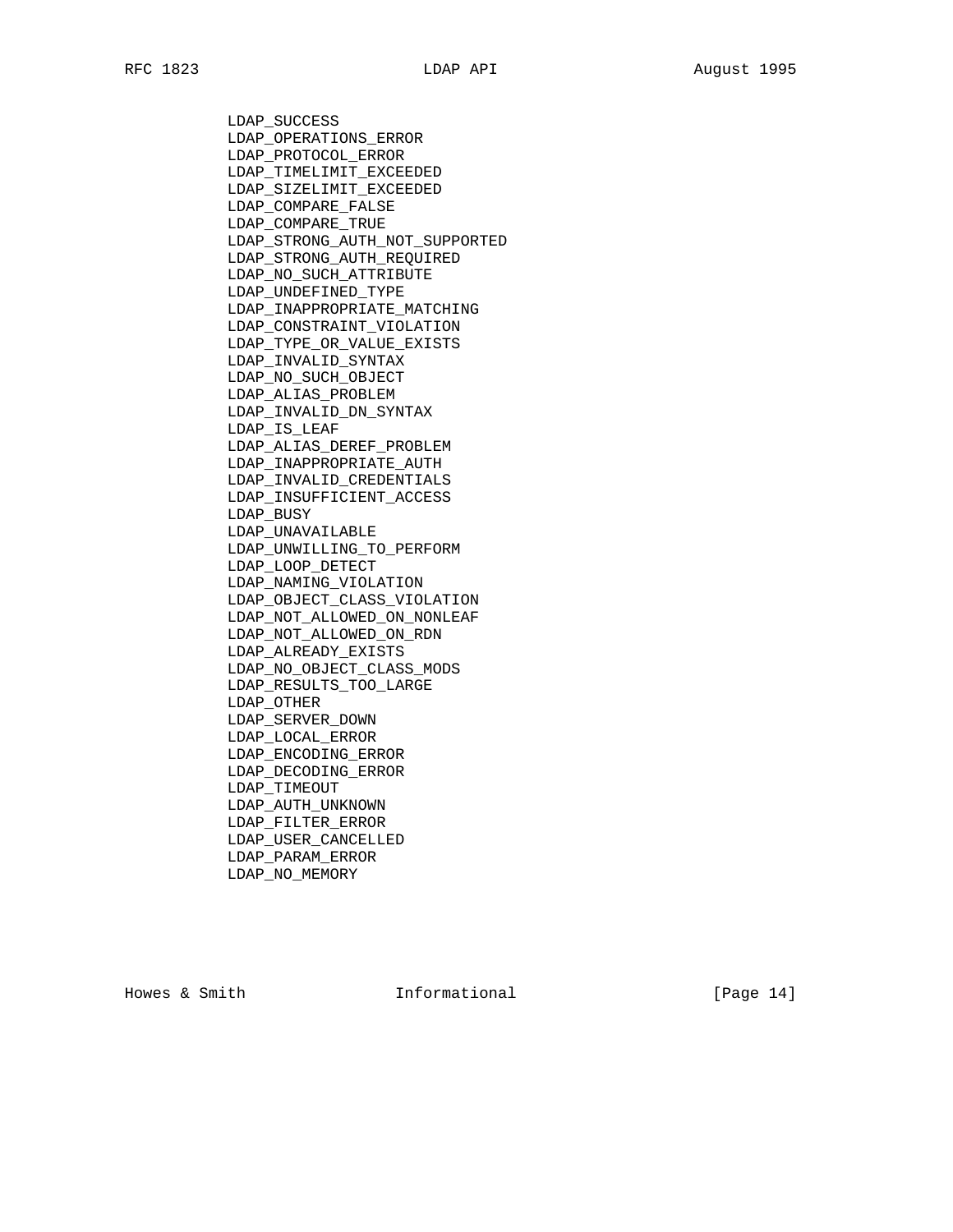ldap\_err2string() is used to convert a numeric LDAP error code, as returned by ldap\_result2error() or one of the synchronous API operation calls, into an informative NULL-terminated character string message describing the error. It returns a pointer to static data.

ldap\_perror() is used to print the message supplied in msg, followed by an indication of the error contained in the ld\_errno field of the ld connection handle, to standard error.

8. Calls for parsing search entries

 The following calls are used to parse the entries returned by ldap search() and friends. These entries are returned in an opaque structure that should only be accessed by calling the routines described below. Routines are provided to step through the entries returned, step through the attributes of an entry, retrieve the name of an entry, and retrieve the values associated with a given attribute in an entry.

8.1. Stepping through a set of entries

 The ldap\_first\_entry() and ldap\_next\_entry() routines are used to step through a set of entries in a search result. ldap\_count\_entries() is used to count the number of entries returned.

LDAPMesage \*ldap\_first\_entry( LDAP \*ld, LDAPMessage \*res );

LDAPMesage \*ldap\_next\_entry( LDAP \*ld, LDAPMessage \*entry );

int ldap\_count\_entries( LDAP \*ld, LDAPMessage \*res );

Parameters are:

- ld The connection handle;
- res The search result, as obtained by a call to one of the syn chronous search routines or ldap\_result();
- entry The entry returned by a previous call to ldap\_first\_entry() or ldap next entry().

 ldap\_first\_entry() and ldap\_next\_entry() will return NULL when no more entries exist to be returned. NULL is also returned if an error occurs while stepping through the entries, in which case the ld\_errno field of the ld connection handle will be set to indicate the error.

 ldap\_count\_entries() returns the number of entries contained in a chain of entries. It can also be used to count the number of entries

Howes & Smith **Informational** [Page 15]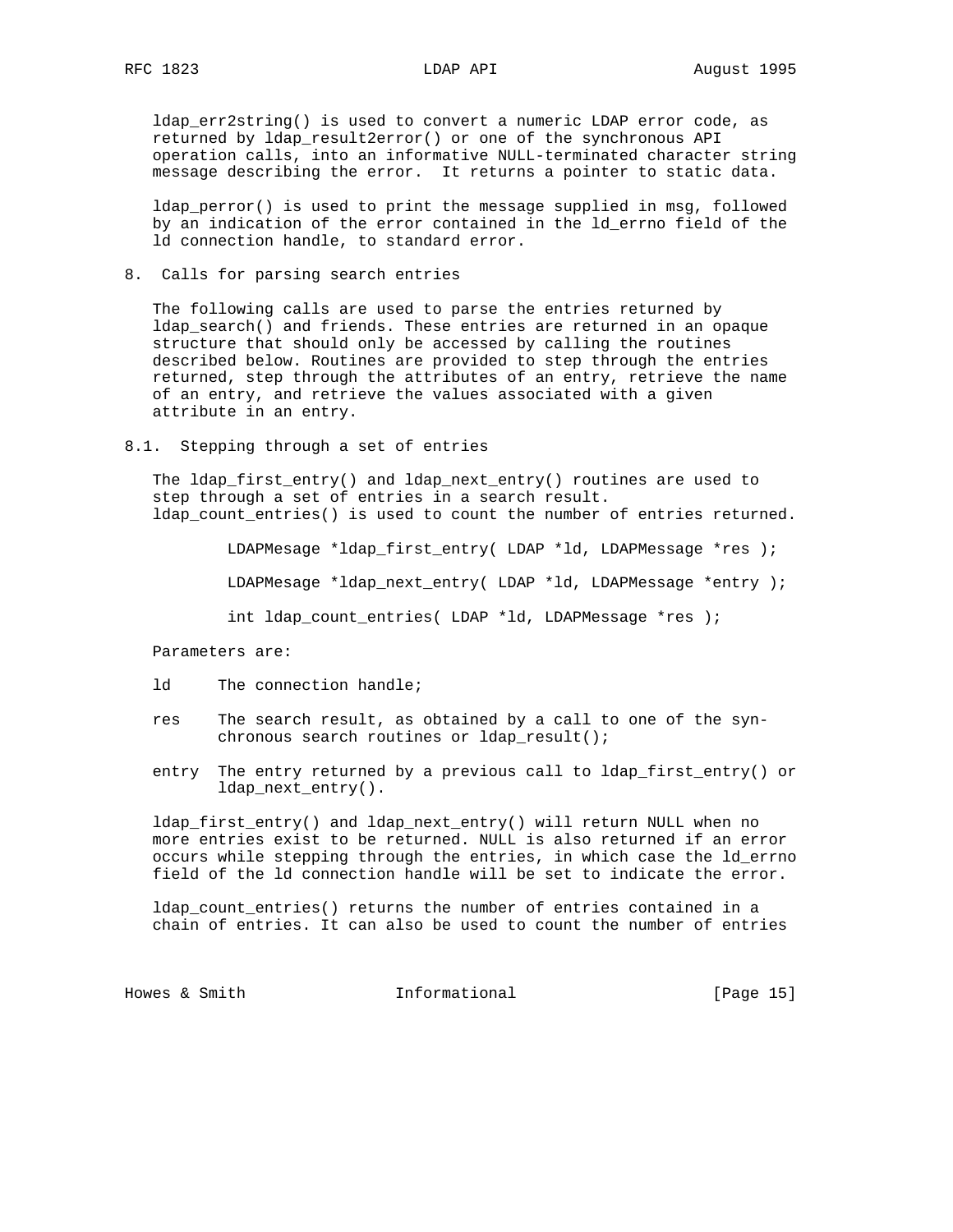that remain in a chain if called with an entry returned by ldap\_first\_entry() or ldap\_next\_entry().

## 8.2. Stepping through the attributes of an entry

 The ldap\_first\_attribute() and ldap\_next\_attribute() calls are used to step through the list of attribute types returned with an entry.

 char \*ldap\_first\_attribute( LDAP \*ld, LDAPMessage \*entry, void \*\*ptr ); char \*ldap\_next\_attribute( LDAP \*ld, LDAPMessage \*entry, void \*ptr );

Parameters are:

- ld The connection handle;
- entry The entry whose attributes are to be stepped through, as returned by ldap\_first\_entry() or ldap\_next\_entry();
- ptr In ldap\_first\_attribute(), the address of a pointer used internally to keep track of the current position in the entry. In ldap\_next\_attribute(), the pointer returned by a previous call to ldap\_first\_attribute().

 ldap\_first\_attribute() and ldap\_next\_attribute() will return NULL when the end of the attributes is reached, or if there is an error, in which case the ld\_errno field in the ld connection handle will be set to indicate the error.

 Both routines return a pointer to a per-connection buffer containing the current attribute name. This should be treated like static data. ldap\_first\_attribute() will allocate and return in ptr a pointer to a BerElement used to keep track of the current position. This pointer should be passed in subsequent calls to ldap\_next\_attribute() to step through the entry's attributes.

 The attribute names returned are suitable for passing in a call to ldap\_get\_values() and friends to retrieve the associated values.

Howes & Smith  $Informational$  [Page 16]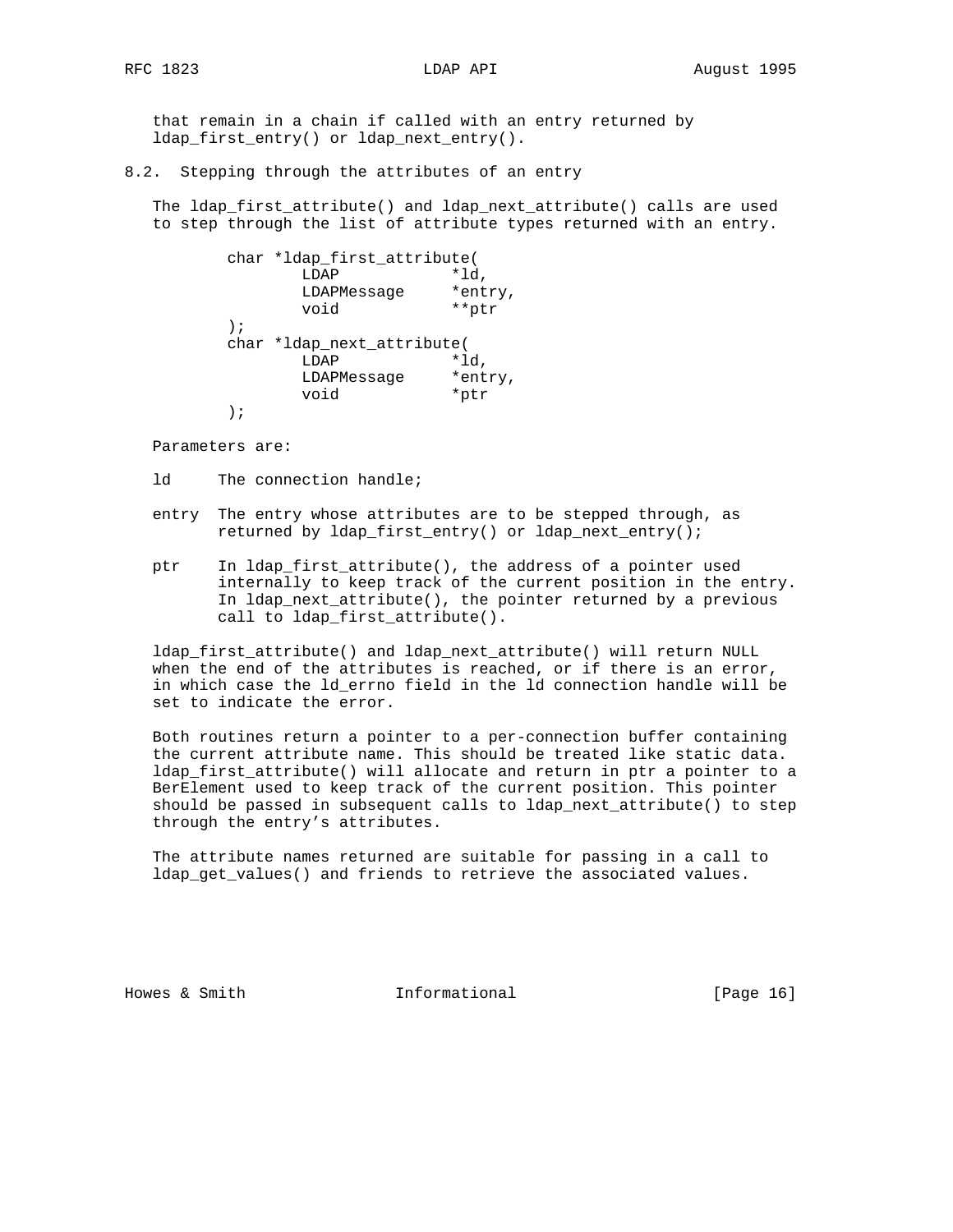8.3. Retrieving the values of an attribute

 ldap\_get\_values() and ldap\_get\_values\_len() are used to retrieve the values of a given attribute from an entry. ldap\_count\_values() and ldap\_count\_values\_len() are used to count the returned values. ldap\_value\_free() and ldap\_value\_free\_len() are used to free the values.

```
 typedef struct berval {
               unsigned long bv_len;
               char *bv_val;
        };
        char **ldap_get_values(
               LDAP *ld,
               LDAPMessage *entry,
              char *attr
        );
        struct berval **ldap_get_values_len(
               LDAP *ld,
               LDAPMessage *entry,
              char *attr
        );
        int ldap_count_values( char **vals );
        int ldap_count_values_len( struct berval **vals );
        int ldap_value_free( char **vals );
        int ldap_value_free_len( struct berval **vals );
 Parameters are:
 ld The connection handle;
 entry The entry from which to retrieve values, as returned by
       ldap_first_entry() or ldap_next_entry();
```
- attr The attribute whose values are to be retrieved, as returned by ldap\_first\_attribute() or ldap\_next\_attribute(), or a caller supplied string (e.g., "mail");
- vals The values returned by a previous call to ldap\_get\_values() or ldap\_get\_values\_len().

Howes & Smith  $Informational$  [Page 17]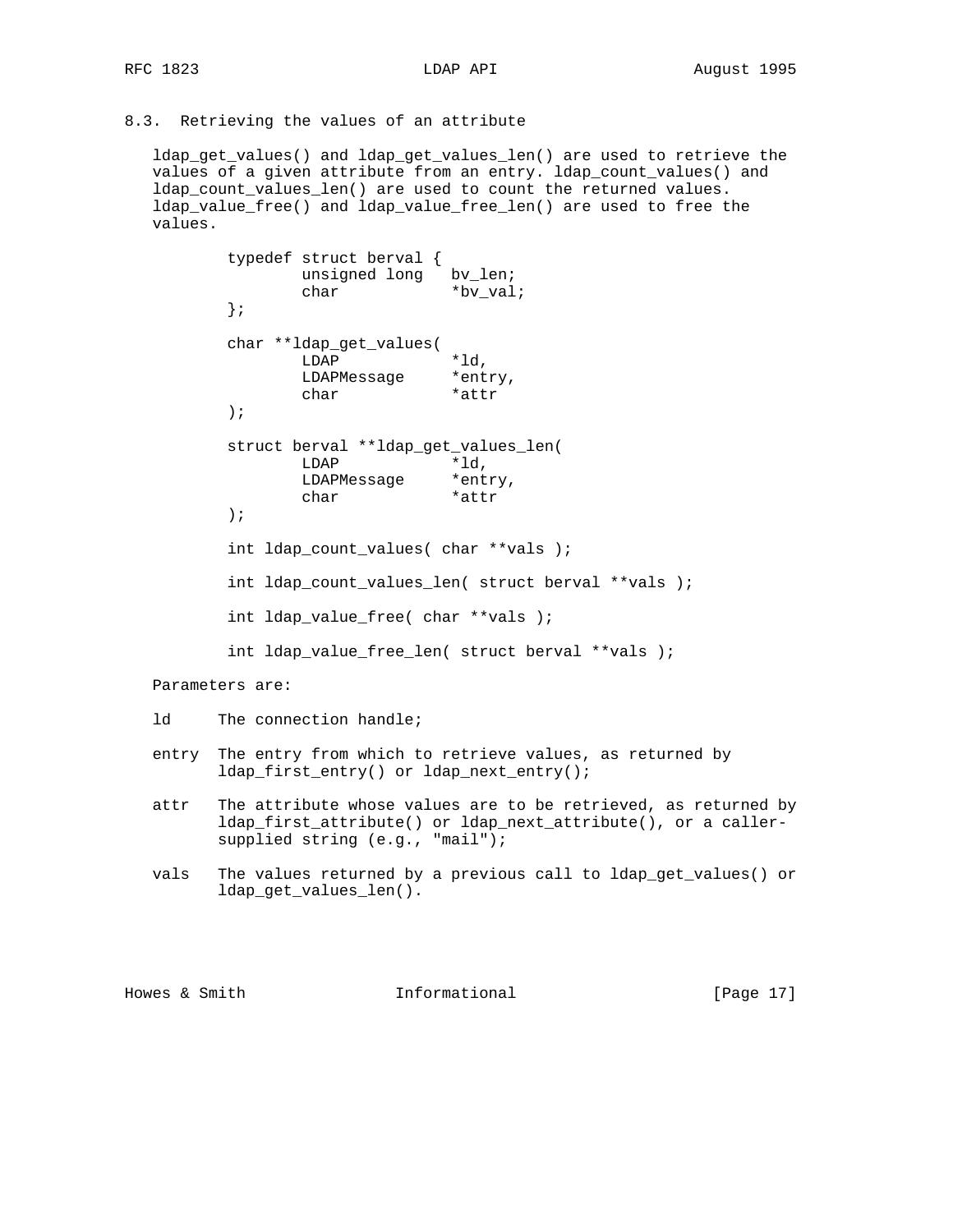Two forms of the various calls are provided. The first form is only suitable for use with non-binary character string data only. The second \_len form is used with any kind of data.

 Note that the values returned are malloc'ed and should be freed by calling either ldap\_value\_free() or ldap\_value\_free\_len() when no longer in use.

8.4. Retrieving the name of an entry

 ldap\_get\_dn() is used to retrieve the name of an entry. ldap\_explode\_dn() is used to break up the name into its component parts. ldap\_dn2ufn() is used to convert the name into a more "user friendly" format.

char \*ldap qet dn( LDAP \*ld, LDAPMessage \*entry );

char \*\*ldap\_explode\_dn( char \*dn, int notypes );

char \*ldap\_dn2ufn( char \*dn );

Parameters are:

- ld The connection handle;
- entry The entry whose name is to be retrieved, as returned by ldap\_first\_entry() or ldap\_next\_entry();

dn The dn to explode, as returned by ldap\_get\_dn();

 notypes A boolean parameter, if non-zero indicating that the dn com ponents should have their type information stripped off (i.e., "cn=Babs" would become "Babs").

 ldap\_get\_dn() will return NULL if there is some error parsing the dn, setting ld\_errno in the ld connection handle to indicate the error. It returns a pointer to malloc'ed space that the caller should free by calling free() when it is no longer in use. Note the format of the DNs returned is given by [4].

 ldap\_explode\_dn() returns a char \* array containing the RDN components of the DN supplied, with or without types as indicated by the notypes parameter. The array returned should be freed when it is no longer in use by calling ldap\_value\_free().

 ldap\_dn2ufn() converts the DN into the user friendly format described in [5]. The UFN returned is malloc'ed space that should be freed by a call to free() when no longer in use.

Howes & Smith **Informational** [Page 18]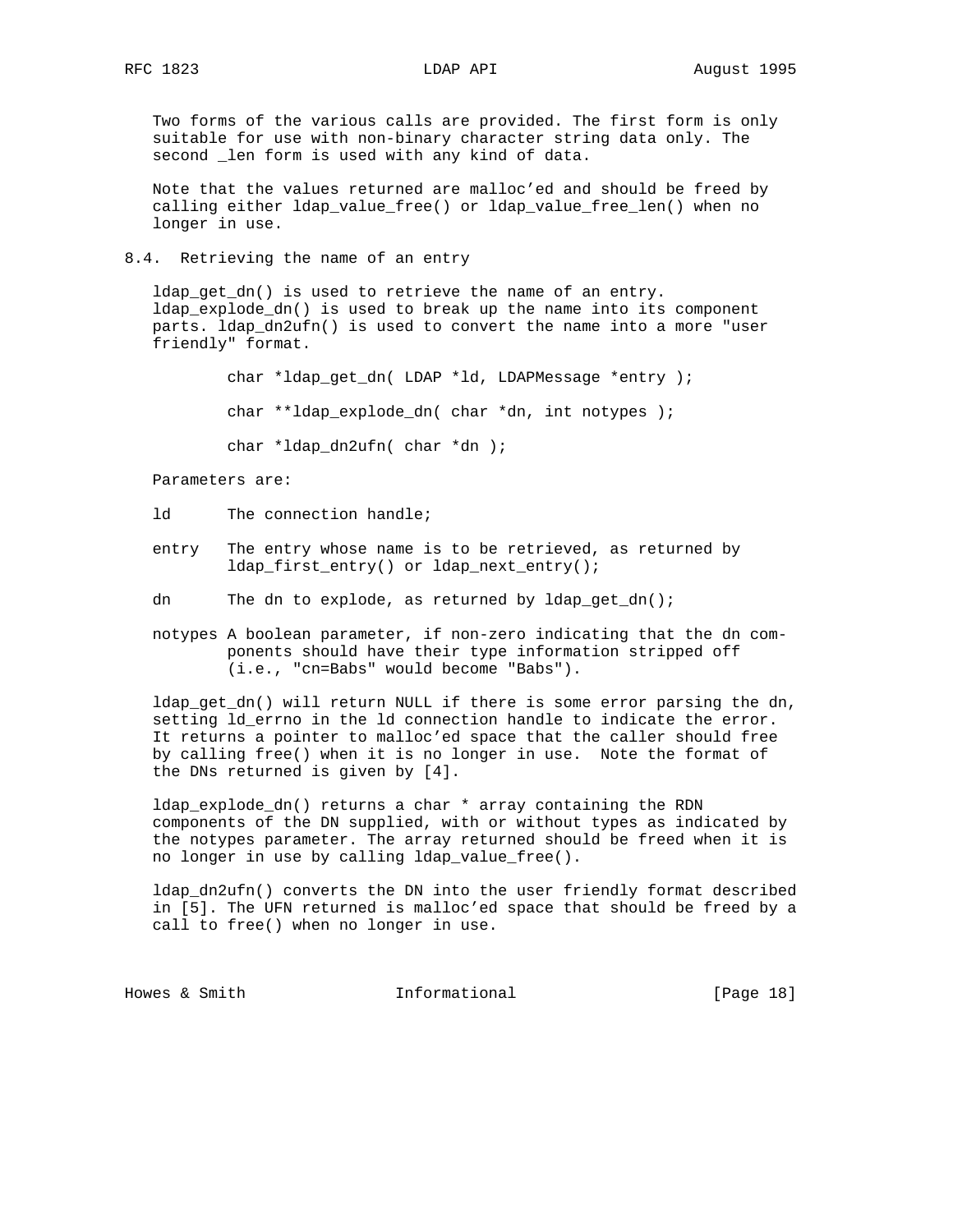## 9. Security Considerations

LDAP supports minimal security during connection authentication.

10. Acknowledgements

 This material is based upon work supported by the National Science Foundation under Grant No. NCR-9416667.

- 11. Bibliography
	- [1] The Directory: Selected Attribute Syntaxes. CCITT, Recommendation X.520.
	- [2] Howes, T., Kille, S., Yeong, W., and C. Robbins, "The String Representation of Standard Attribute Syntaxes", University of Michigan, ISODE Consortium, Performance Systems International, NeXor Ltd., RFC 1778, March 1995.
	- [3] Howes, T., "A String Representation of LDAP Search Filters", RFC 1558, University of Michigan, December 1993.
	- [4] Kille, S., "A String Representation of Distinguished Names", RFC 1779, ISODE Consortium, March 1995.
	- [5] Kille, S., "Using the OSI Directory to Achieve User Friendly Naming", RFC 1781, ISODE Consortium, March 1995.
	- [6] S.P. Miller, B.C. Neuman, J.I. Schiller, J.H. Saltzer, "Kerberos Authentication and Authorization System", MIT Project Athena Documentation Section E.2.1, December 1987
	- [7] Yeong, W., Howes, T., and S. Kille, "Lightweight Directory Access Protocol," RFC 1777, Performance Systems International, University of Michigan, ISODE Consortium, March 1995.

Howes & Smith  $Informational$  [Page 19]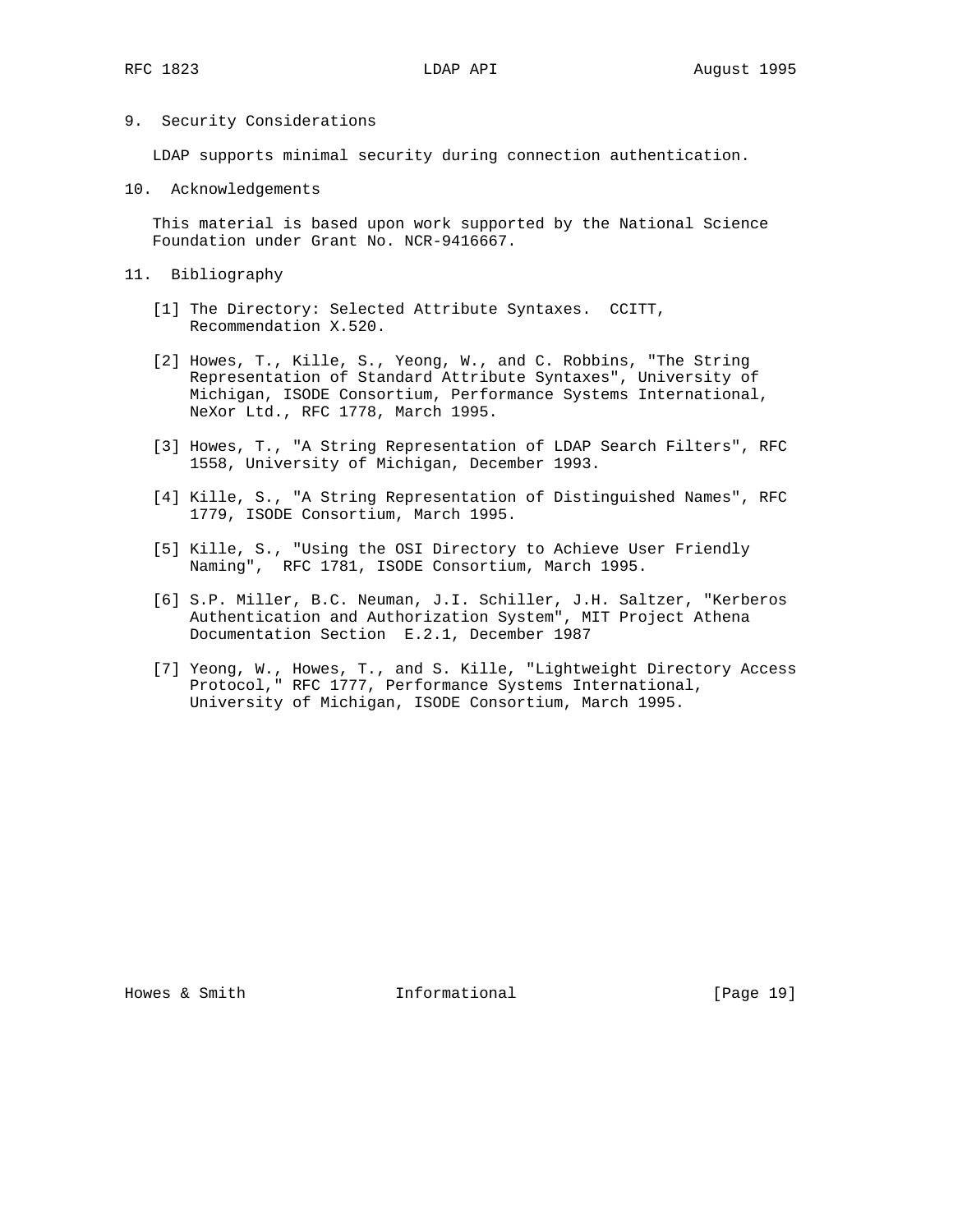# 12. Authors' Addresses

 Tim Howes University of Michigan ITD Research Systems 535 W William St. Ann Arbor, MI 48103-4943 USA

 Phone: +1 313 747-4454 EMail: tim@umich.edu

 Mark Smith University of Michigan ITD Research Systems 535 W William St. Ann Arbor, MI 48103-4943 USA

 Phone: +1 313 764-2277 EMail: mcs@umich.edu

Howes & Smith **Informational** [Page 20]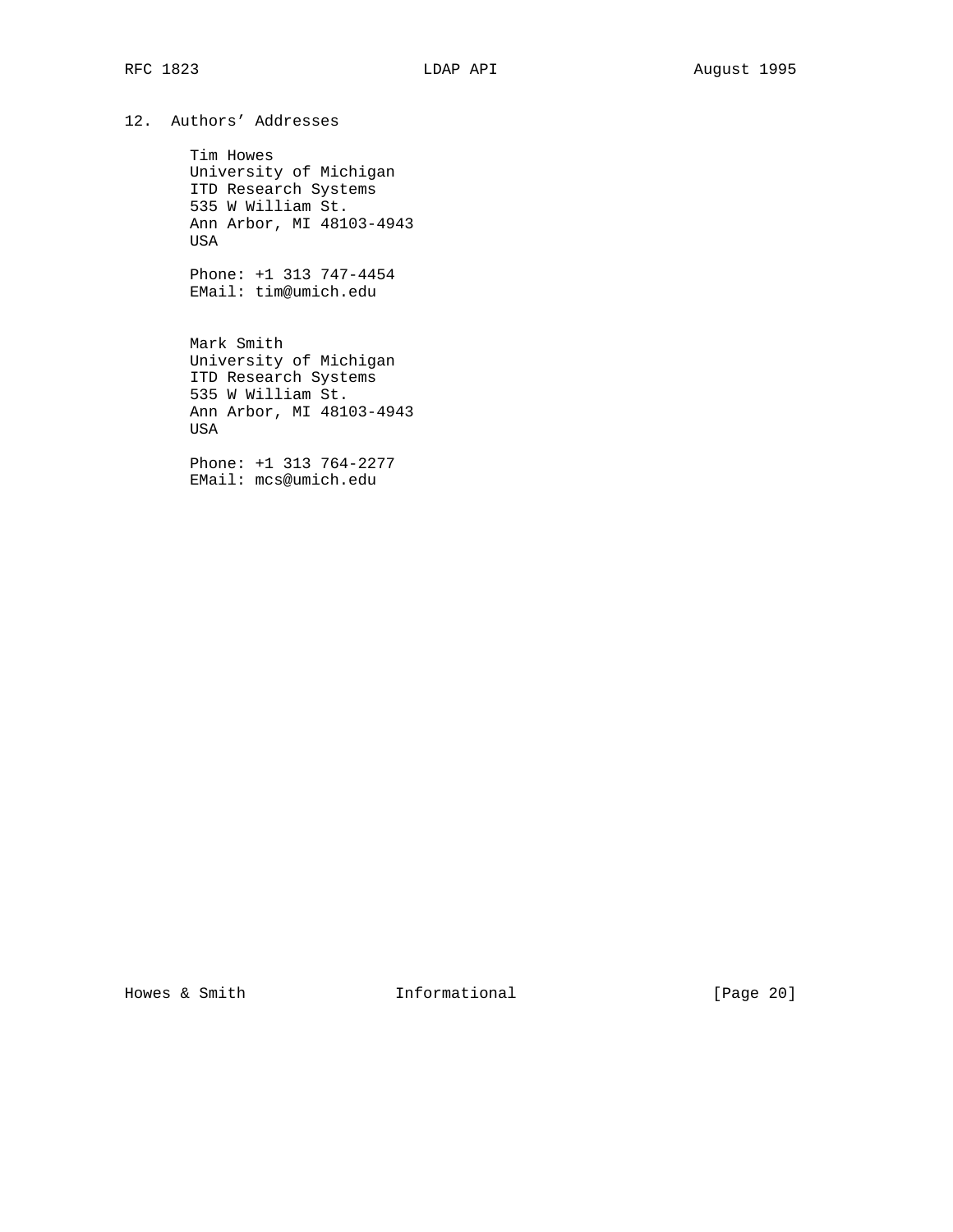```
13. Appendix A - Sample LDAP API Code
   #include <ldap.h>
   main()
   {
LDAP *ld;
LDAPMessage *res, *e;
          int i;
          char *a, *dn;<br>void *ptr;
          void char **vals;
           /* open a connection */
           if ( (ld = ldap_open( "dotted.host.name", LDAP_PORT ))
                 == NULL ) exit( 1 );
           /* authenticate as nobody */
           if ( ldap_simple_bind_s( ld, NULL, NULL ) != LDAP_SUCCESS ) {
                  ldap_perror( ld, "ldap_simple_bind_s" );
          \{ exit( 1 );<br>}
 }
           /* search for entries with cn of "Babs Jensen",
                  return all attrs */
 if ( ldap_search_s( ld, "o=University of Michigan, c=US",
 LDAP_SCOPE_SUBTREE, "(cn=Babs Jensen)", NULL, 0, &res )
               != LDAP_SUCCESS ) {
                  ldap_perror( ld, "ldap_search_s" );
          \{ exit( 1 );<br>}
 }
           /* step through each entry returned */
          for ( e = \text{ldap\_first\_entry} ( \text{ld, res} ); e := \text{NULL};
              e = ldap_next_entry( ld, e ) ) {
                  /* print its name */
                 dn = 1dap_get_dn( ld, e );
                  printf( "dn: %s0, dn );
                  free( dn );
                  /* print each attribute */
                  for ( a = ldap_first_attribute( ld, e, &ptr );
                         a != NULL;
                     a = 1dap_next_attribute( 1d, e, ptr ) ) {
                          printf( "attribute: %s0, a );
                          /* print each value */
Howes & Smith Informational [Page 21]
```